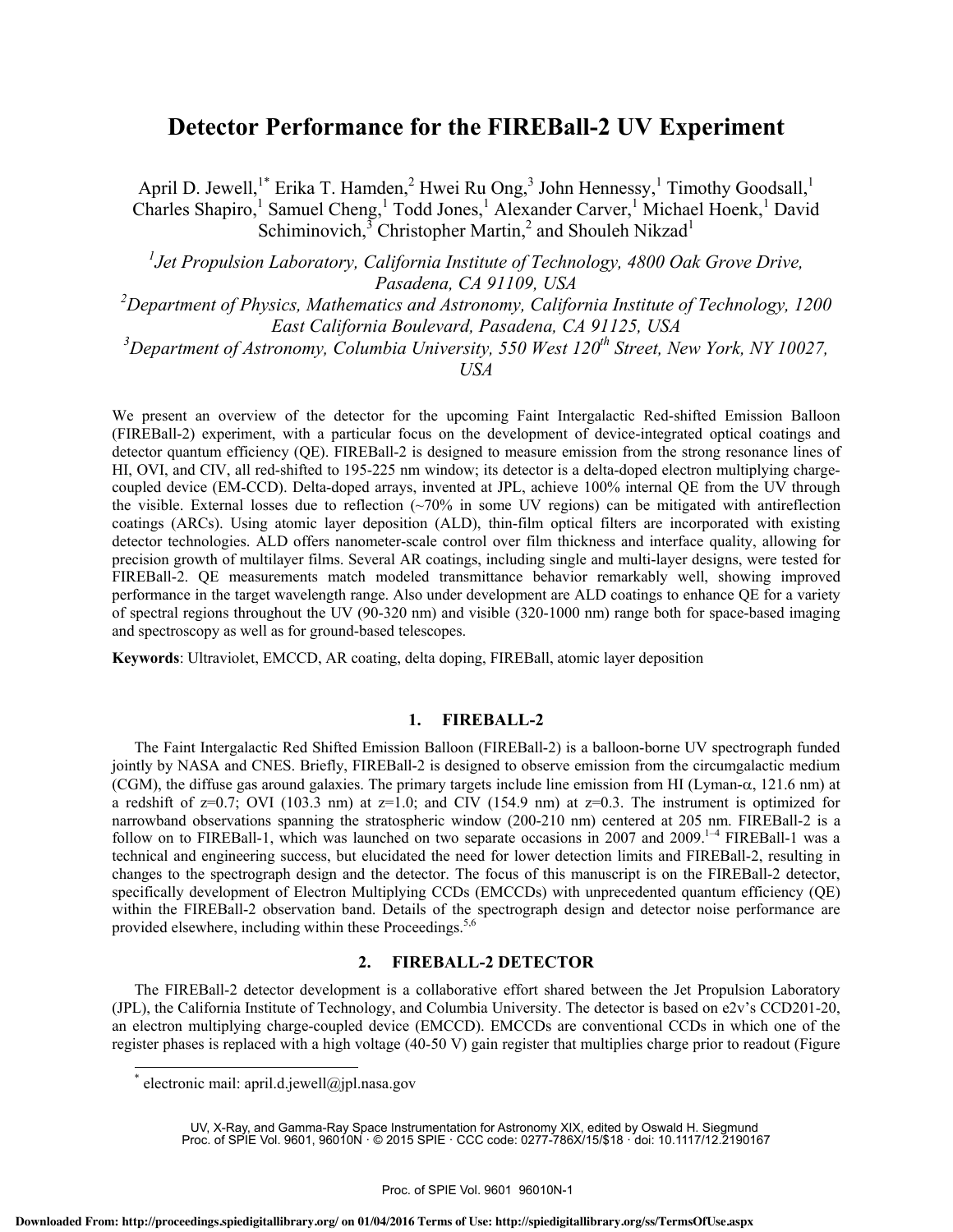1).<sup>7</sup> Depending on the applied voltage, EMCCDs can amplify electron signals by several thousand times, effectively eliminating read noise by allowing the device to operate as a photon counter.<sup>8,9</sup> EMCCDs are well suited for the FIREBall-2 experiment, which will map faint targets.



Figure 1. Schematic of an EMCCD showing a conventional CCD architecture with an added multiplication register to amplify signal.

#### **2.1 Two-dimensional doping**

Fully fabricated CCD201-20 detector wafers (e2v) were modified for back illumination and to achieve ultraviolet sensitivity. Our post-fabrication process flow has been described elsewhere.<sup>10</sup> Briefly, device wafers are bonded front-side down to a handle wafer (Novati Technologies, Inc.); this handle wafer serves to protect the VLSI fabricated circuitry and pixel structure, and also provides support for the device wafer during and after subsequent thinning steps. The device wafers are then thinned to remove the bulk of the detector substrate by grinding, chemical mechanical polishing, and chemical etching. With these processes, device wafers are thinned from  $\sim$ 800  $\mu$ m to  $\sim$ 5-10 µm, and have a smooth mirror finish. Additional surface preparation steps are employed to prepare the wafers for epitaxial growth. The thinned device wafer is then passivated by JPL's delta doping process. A highly doped silicon layer is deposited within a nanometer of the substrate surface using low temperature molecular beam epitaxy  $(MBE)$ <sup>11,12</sup> In recent years we have extended our work to "superlattice" doping, in which multiple delta layers are deposited within the space of only a few nanometers.<sup>13,14</sup>

JPL's backside thinning and 2D doping processes result in 100% internal quantum efficiency (QE) giving reflection-limited response; detector response can be further improved with antireflection coatings (ARCs).

#### **2.2 Antireflection coatings**

ARCs were designed to minimize reflectance (maximize transmittance) across the entire FIREBall-2 band (195- 215 nm) with a local minimum at  $\sim$ 205 nm. Several single and multiple layer ARC designs were considered; ARC performance was modeled using TFCalc® (Software Spectra, Inc.) as described elsewhere.<sup>15–17</sup> The finalized ARC design candidates for FIREBall-2 include one, three and five layer coatings, as shown in Table 1. Calculated performance shows that increasing the number of layers within the ARC increases the peak transmittance while also resulting in a narrower peak width, defined here as wavelength range over which transmission  $\geq 50\%$ .

|                                      | <b>Coating A</b> | <b>Coating B</b> | <b>Coating C</b> |
|--------------------------------------|------------------|------------------|------------------|
| <b>Number of Layers</b>              |                  |                  |                  |
| <b>T</b> at 205 nm                   | 64%              | 74%              | 81%              |
| Peak Width*                          | 76 nm            | 40 nm            | 22 nm            |
| _ _ _ _ _<br>____<br>____<br>_ _ _ _ |                  |                  |                  |

Table 1. Details of the ARC coating designs for the FIREBall-2 detector.

\*Defined as wavelength range for which T>50%.

Test coatings were prepared on 1-inch diameter n-type low-resistivity silicon <100> substrates (Virginia Semiconductor, Inc.) using atomic layer deposition (ALD), a thin film growth technique similar to chemical vapor deposition. ALD films are grown a single atomic layer at a time *via* a chemical reaction at the substrate surface. The precursors are introduced to the substrate in two separate steps separated by purges with inert gas (argon, nitrogen, etc.), as shown in Figure 2. This growth technique allows for nanometer scale control of film stoichiometry thickness—typical growth rates are  $\sim$ 1 Å/cycle. For this work, we used a TFS200 ALD system (Beneq) housed in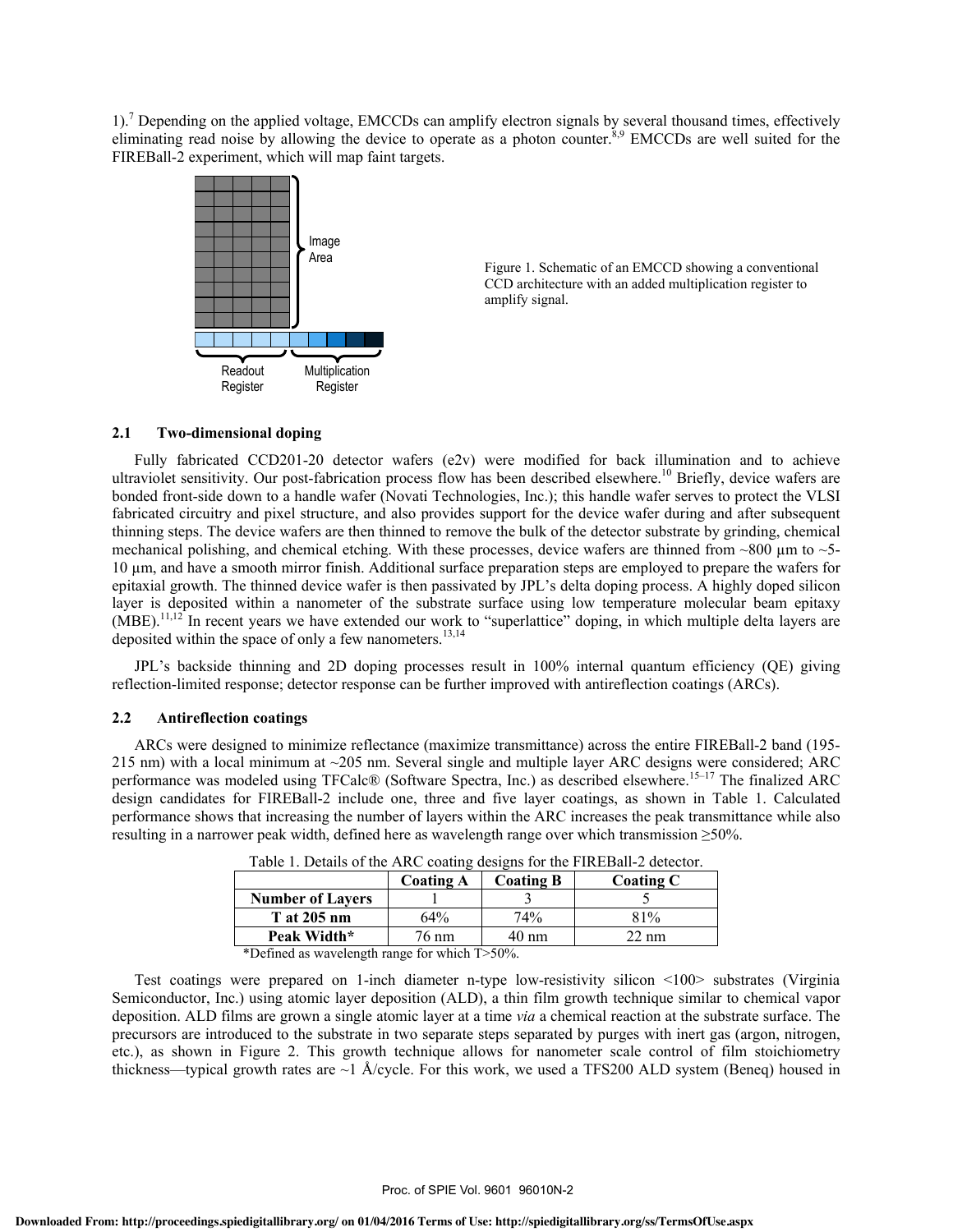the Microdevices Laboratory at JPL. Both thermal ALD (tALD) and plasma enhanced ALD (PEALD) were used to prepare A respectivel l2O3 *via* react ly. $^{18-22}$  SiO<sub>2</sub> fil tions between lms were prepa trimethylalum ared by PEALD minum (TMA, D using LTO 3 Sigma-Aldric 30 (Air Produc ch) and water cts) and oxyge or oxygen pl n plasma. $^{23,24}$ lasma,



**1 ALD Cycle** 

Figure 2. ALD is based on a series of self-limited chemical interactions at the substrate surface. Reactive precursors are deliered in two separate steps separated by purges with inert gas. ALD cycles are repeated to grow the desired film thicknes ss.

The reflectance performance of test coatings prepared on 1-inch silicon substrates was evaluated at Columbia University. The test chamber was fitted with an Acton monochromator with a focused deuterium lamp; reflectance measurements were performed under vacuum ( $\leq 1 \times 10^{-4}$  torr) at near normal angle of incidence (5-10°). Reflected light intensity was recorded with a photomultiplier tube (Hamamatsu model R6095) with a scintillator and light pipe assembly (McPherson model 658). Several measurements were made for each sample, including direct intensity from the lamp, reflected intensity from the sample and a bare silicon reference, as well as reflected intensity not directly in the path of the light (serves as background). These measurements were used to calculate the direct reflectance of the sample and the silicon reference.

The measured reflectance  $(R)$  values for the three test coatings under consideration are shown on the left side in Figures Figure 3-Figure 5 below. The corresponding transmittance  $(T=100-R)$  is shown on the right. The measured reflectance matches the model reflectance very well in all three cases. Furthermore, the calculated transmittance matches the model transmittance for  $\lambda > 210$  nm. Both  $A_1O_3$  and  $SiO_2$  are absorbing lower wavelengths, the model deviates because the TFCalc® software takes film absorbance into account. We previously prepared test coatings on transparent fused silica substrates in order to directly evaluate film absorption.<sup>15</sup> This work showed that reflectance measurements paired with transmittance models provided a good approximation of overall film performance.



Figure 3. (left) Measured reflectance data (dark blue squares) for Coating A deposited on a silicon test wafer matches model performance (dark blue line). The reflectance of a bare silicon wafer is shown for comparision (grey line). (right) Calculated transmittance (100-R; light blue squares) for Coating A is shown against model transmittance (light blue line). The reflection limited plot for bare silicon is shown for comparison (grey line).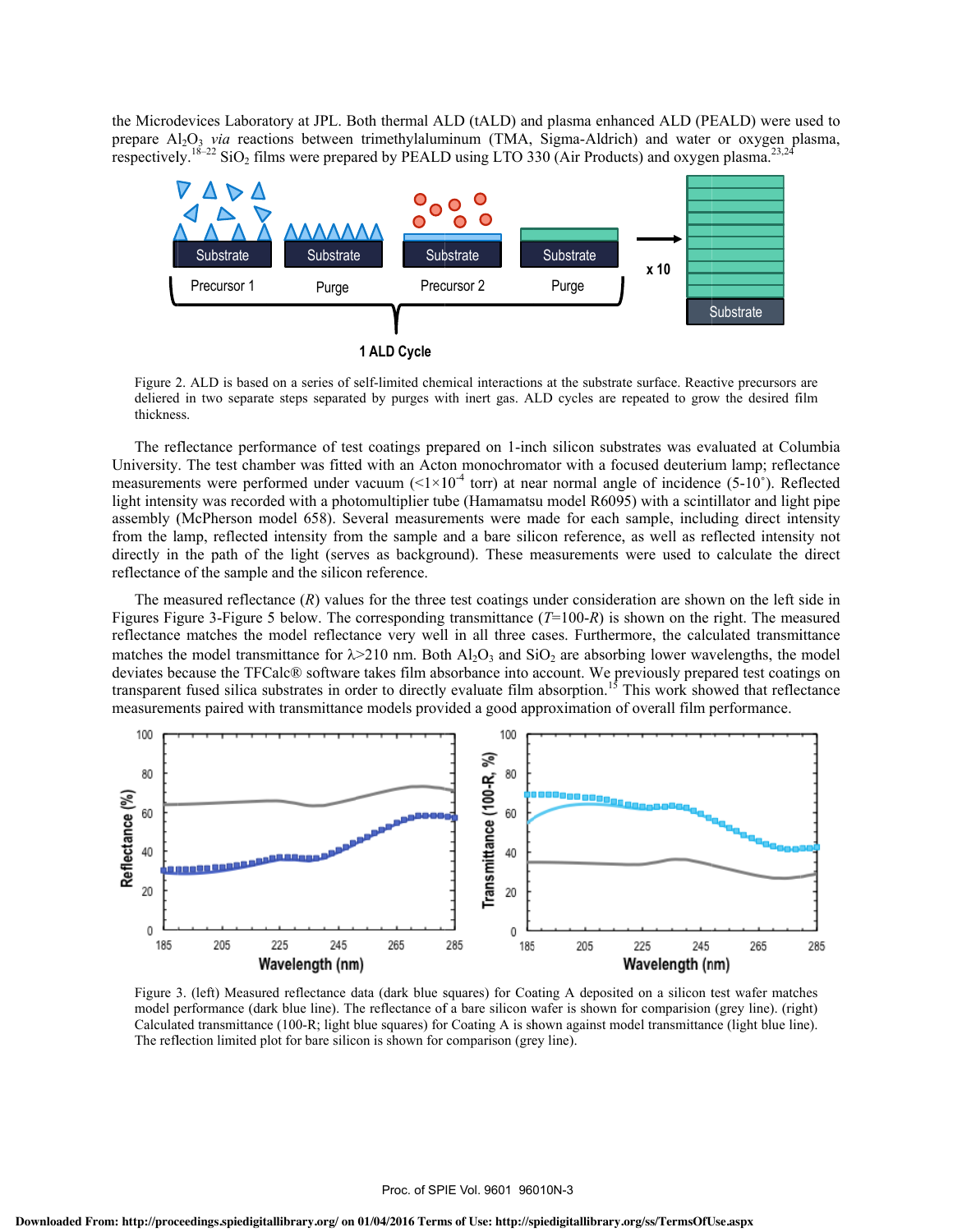

Figure 4. (left) Measured reflectance data (dark green squares) for Coating B deposited on a silicon test wafer matches model performance (dark green line). The reflectance of a bare silicon wafer is shown for comparision (grey line). (right) Calculated transmittance (100-R; light green squares) for Coating B is shown against model transmittance (light green line). The reflection limited plot for bare silicon is shown for comparision (grey line).



Figure 5. (left) Measured reflectance data (dark orange squares) for Coating C deposited on a silicon test wafer matches model performance (dark orange line). The reflectance of a bare silicon wafer is shown for comparision (grey line). (right) Calculated transmittance (100-R; light orange squares) for Coating C is shown against model transmittance (light orange line). The reflection limited plot for bare silicon is shown for comparision (grey line).

The ARCs described herein are based on single and multiple layer designs, which are based on UV absorbing materials. The films are exceptionally thin (i.e., tens of nanometers) in order to minimize absorption within the individual layers. Furthermore, the FIREBall-2 window is quite narrow, spanning 195-215 nm. Thus, it is exceedingly important that the ARC film thicknesses be accurate to within 5%; otherwise we risk missing our target wavelength. To illustrate this point, several iterations of Coating C were prepared, each with the thickness of the  $SiO<sub>2</sub>$  layer interntionally varied. Three samples were prepared as follows: (1) both  $SiO<sub>2</sub>$  layers prepared as designed, (2) one SiO<sub>2</sub> layer reduced in thickness by 10% ( $\sim$ 3 nm); (3) both SiO<sub>2</sub> layers reduced in thickness by 10%. Reflectance measurements were performed on each of the samples as described above; the results are shown in Figure 6. The peak position clearly shifts towards lower wavelengths and outside of the FIREBall window, even with these modest decreases to ARC film thickness.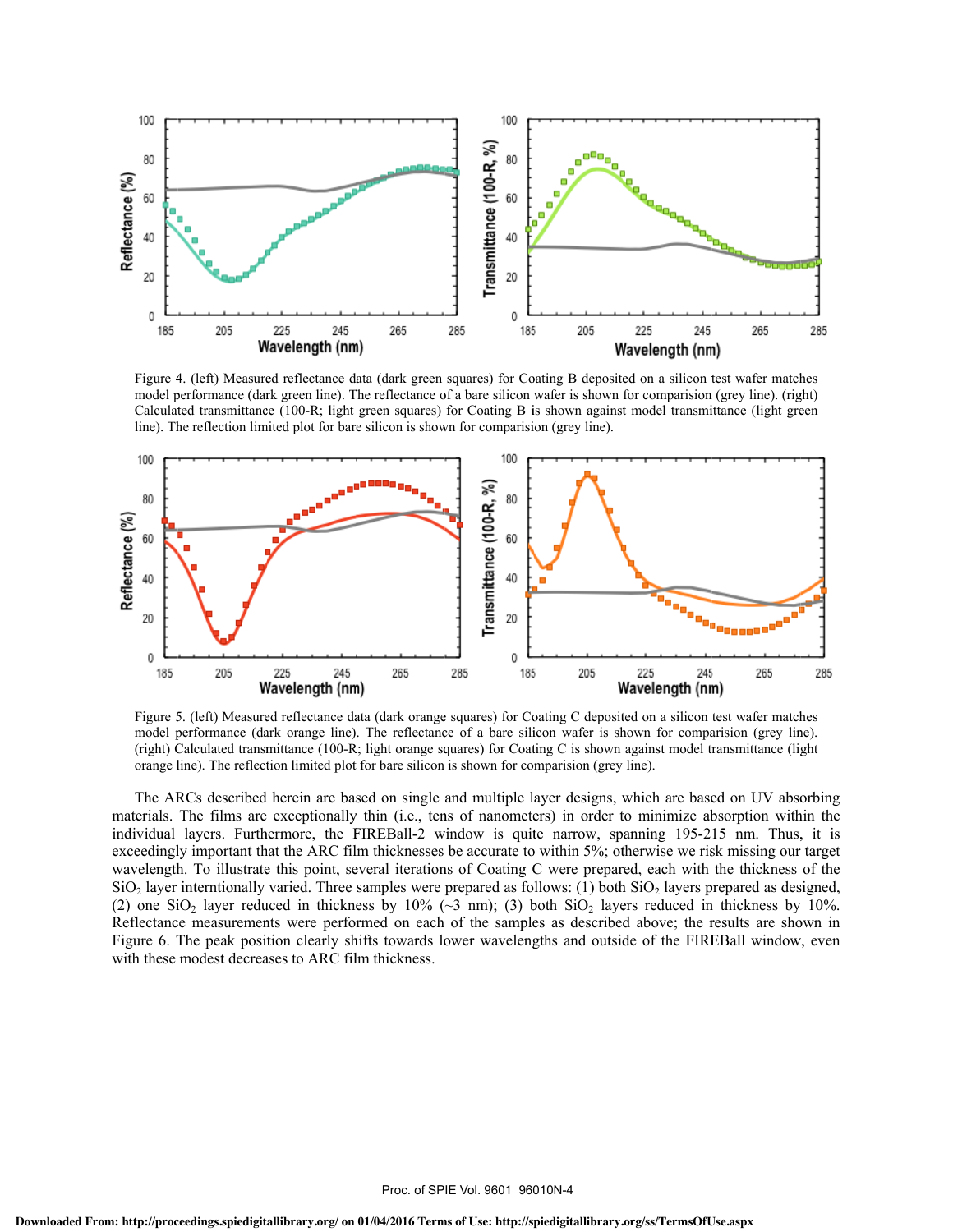

Figure 6. The calcualted transmittance (100-R, measured) of several test coatings is shown against modeled performance (bold solid line) for Coating C. The coatings vary only in the thickness of the two SiO<sub>2</sub> layers within the ARC. The data shows the ARC performance when the layer thicknesses match the design (squares); when one  $SiO<sub>2</sub>$  layer is reduced by 3 nm (circles), and when both  $SiO<sub>2</sub>$  layers are reduced by 3 nm (triangles). The reflection limited plot for bare silicon is shown for comparision (grey line).

# **2.3 Detector testing**

With test ARC performance verified on bare substrates, each of the ARC designs was deposited on live EMCCD detectors (CCD 201-20, e2v). Packaged detectors with Coatings A, B and C are shown in Figure 7. The color of each detector varies as a result of the ARC performance at visible wavelengths, which will not be discussed here.



Figure 7. Packaged CCD 201 detectors with Coatings A, B and C applied by ALD. The apparent color of each device is dictated by the ARC behavior at visible wavelengths.

Detector performance of the device with Coating B was evaluated at JPL using a 1-meter Acton monochromator fitted with a both a deuterium lamp and a tungsten halogen lamp, as well as several band pass and long pass filters to reduce wavelength contamination. Details of the characterization set up have previously been described in detail.<sup>25</sup> Detector perfomance matches modeled perfomance quite well in terms of shape and peak position, with the quantum yield (QY) corrected peak QE=57% centered at 210 nm and a peak width of  $\sim$ 20 nm. QY is calculated as photon energy divided by average electron-hole pair energy, where the latter is measured by Kuschnerus et al.<sup>26</sup> The performance of detectors with Coatings A and C will be described in future publications.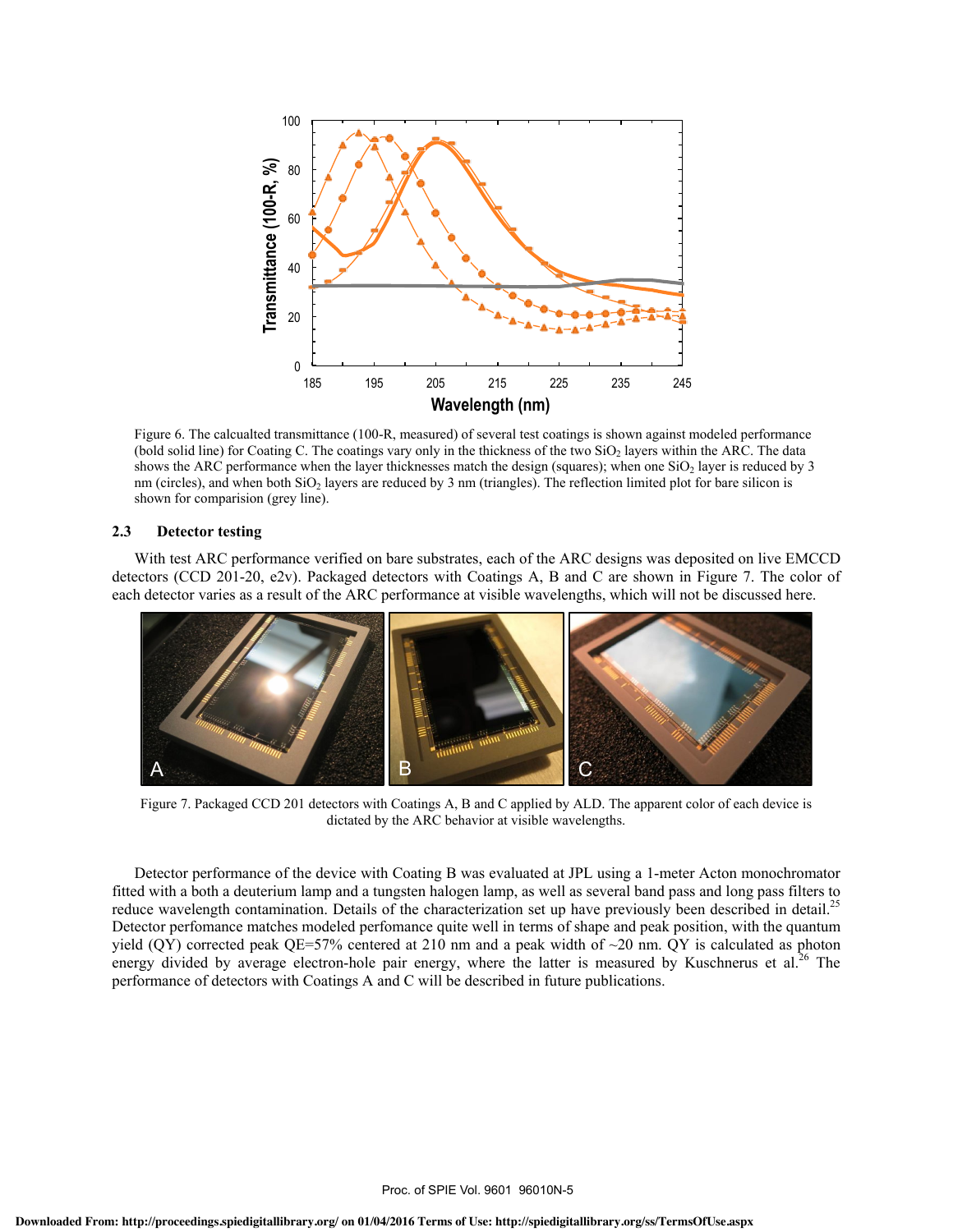

Figure 8. Measured QE (solid diamonds) for a 2D-doped EMCCD with ARC Coating B (three layer design) applied by ALD. The measured data agree well the reflectance data (shown as 100-R) for Coating B (solid line). Also shown is the QY corrected data (open diamonds).

### **3. FUTURE WORK**

The work described herein emphasizes that it is possible to achieve unprecedented QE in the UV with superlattice-doped, AR-coated EMCCDs. The ARC for FIREBall-2 detector was optimized to operate over a relatively narrow wavelength range, restricted by the stratospheric window. However, the 2D doping process can be combined with a variety of ARC designs, enabling detector performance optimization for virtually any wavelength. For future work we will demonstrate EMCCD detectors with >50% QE throughout the UV (100-340 nm). We also will explore ARC patterning techniques so that multiple ARCs can be deposited on a single detector with; thus enabling high performance UV spectroscopy.

## **4. ACKNOWLEDGMENTS**

The research was carried out in part at the Jet Propulsion Laboratory, California Institute of Technology, under a contract with NASA. This work was partially supported the W. M. Keck Institute for Space Studies (KISS) and by NASA Headquarters under NASA Grant NNX11AO07H and NASA Grant NNX12AF29G.

# **REFERENCES**

- [1] Tuttle, S. E., Schiminovich, D., Grange, R., Rahman, S., Matuszewski, M., Milliard, B., Deharveng, J.-M., and Martin, D. C., "FIREBALL: the first ultraviolet fiber fed spectrograph," in *Proc. SPIE 7732, Sp. Telesc. Instrum. 2010 Ultrav. to Gamma Ray* **7732**, M. Arnaud, S. S. Murray, and T. Takahashi, Eds., pp. 773227–1 – 15, San Diego (2010).
- [2] Milliard, B., Martin, D. C., Schiminovich, D., Evrard, J., Matuszewski, M., Rahman, S., Tuttle, S., McLean, R., Deharveng, J.-M., et al., "FIREBALL: the Faint Intergalactic medium Redshifted Emission Balloon: overview and first science flight results," in *Proc. SPIE 7732, Sp. Telesc. Instrum. 2010 Ultrav. to Gamma Ray* **7732**, M. Arnaud, S. S. Murray, and T. Takahashi, Eds., pp. 773205–1 – 13, San Diego (2010).
- [3] Rahman, S., Matuszewski, M., Tuttle, S. E., Vibert, D., Milliard, B., Schiminovich, D., Martin, D. C., Frank, S., Evrard, J., et al., "FIREBALL: detector, data acquisition and reduction," in *Proc. SPIE 7732, Sp. Telesc. Instrum. 2010 Ultrav. to Gamma Ray* **7732**(626), M. Arnaud, S. S. Murray, and T. Takahashi, Eds., pp.  $773228 - 1 - 9$ , San Diego (2010).
- [4] Matuszewski, M., Evrard, J., Mirc, F., Grange, R., Frank, S., Milliard, B., Tuttle, S. E., Rahman, S., Martin, D. C., et al., "FIREBALL: instrument pointing and aspect reconstruction," in *Proc. SPIE 7732, Sp. Telesc. Instrum. 2010 Ultrav. to Gamma Ray* **7732**(626), M. Arnaud, S. S. Murray, and T. Takahashi, Eds., pp. 773229–1 – 9, San Diego (2010).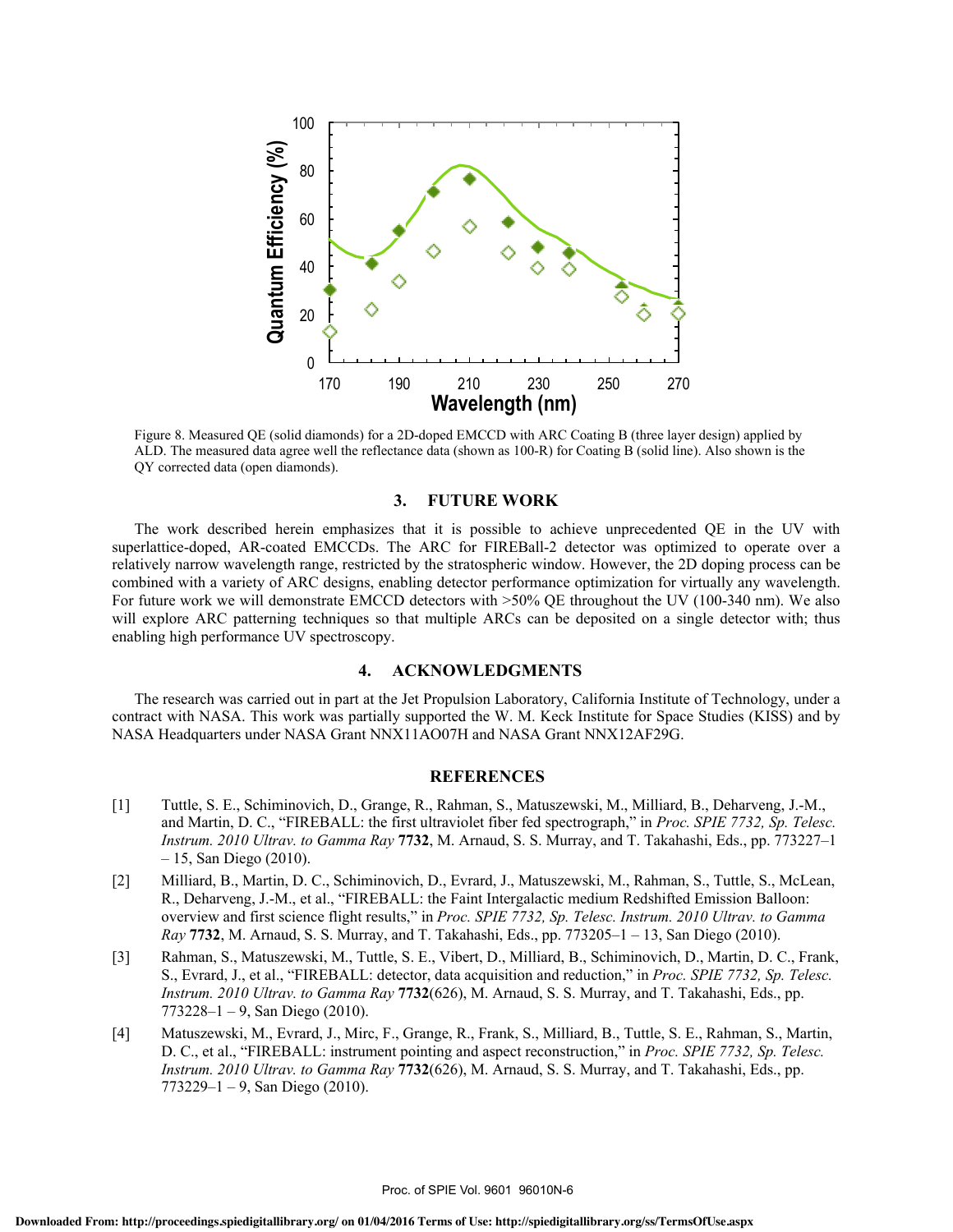- [5] Hamden, E. T., Lingner, N., Kyne, G., Morrissey, P., and Martin, D. C., "Noise and dark performance for FIREBall-2 EMCCD delta-doped CCD detector," in *Proc. SPIE 9601, UV, X-Ray, Gamma-Ray Sp. Instrum. Astron. XIX*, O. H. Siegmund, S. R. McCandliss, C. Ertley, B. T. Fleming, J. C. Green, and A. Tremsin, Eds., p. 960122, San Diego (2015).
- [6] Martin, D. C., Hamden, E. T., Schiminovich, D., Milliard, B., Grange, R., Nikzad, S., Corlies, L., Crabill, R., Ferrand, D., et al., "Fireball-2: a UV multi-object spectrograph for detecting the low z circumgalactic medium," in *Proc. SPIE 9601, UV, X-Ray, Gamma-Ray Sp. Instrum. Astron. XIX*, O. Siegmund, S. R. McCandliss, C. Ertley, B. T. Fleming, J. C. Green, and A. Tremsin, Eds., p. 960120, San Diego (2015).
- [7] Jerram, P., Pool, P. J., Bell, R., Burt, D. J., Bowring, S., Spencer, S., Hazelwood, M., Moody, I., Catlett, N., et al., "The LLCCD: low-light imaging without the need for an intensifier," in *Proc. SPIE 4306, Sensors Camera Syst. Sci. Ind. Digit. Photogr. Appl. II*, M. M. Blouke, J. Canosa, and N. Sampat, Eds., pp. 178–186, San Jose (2001).
- [8] Daigle, O., Gach, J.-L., Guillaume, C., Carignan, C., Balard, P., and Boisin, O., "L3CCD results in pure photon counting mode," in *Proc. SPIE 5499, Optical and Infrared Detectors for Astronomy*, J. D. Garnett and J. W. Beletic, Eds., pp. 219–227 (2004).
- [9] Daigle, O., Djazovski, O., Laurin, D., Doyon, R., and Artigau, É., "Characterization results of EMCCDs for extreme low-light imaging," in *Proc. SPIE 8453, High Energy, Opt. Infrared Detect. Astron. V*, A. D. Holland and J. W. Beletic, Eds., p. 845303, Amsterdam (2012).
- [10] Nikzad, S., Hoenk, M. E., Hennessy, J., Jewell, A. D., Carver, A. G., Jones, T. J., Cheng, S. L., Goodsall, T., and Shapiro, C., "High performance silicon imaging arrays for cosmology, planetary sciences, & amp; other applications," in *2014 IEEE Int. Electron Devices Meet.*, pp. 10.7.1–10.7.4, San Francisco (2014).
- [11] Hoenk, M. E., Grunthaner, P. J., Grunthaner, F. J., Terhune, R. W., Fattahi, M., and Tseng, H.-F., "Growth of a delta-doped silicon layer by molecular beam epitaxy on a charge-coupled device for reflection-limited ultraviolet quantum efficiency," *Appl. Phys. Lett.* **61**(9), 1084–1086 (1992).
- [12] Hoenk, M. E., Grunthaner, P. J., Grunthaner, F. J., Terhune, R. W., and Fattahi, M. M., "Epitaxial Growth of p+ Silicon on a Backside-thinned CCD for Enhanced UV Response," in *Proc. SPIE 1656, High-Resolution Sensors Hybrid Syst.* **1656**(1992), M. M. Blouke, W. Chang, L. J. Thorpe, and R. P. Khosla, Eds., pp. 488– 496 (1992).
- [13] Hoenk, M. E., Carver, A. G., Jones, T. J., Dickie, M., Cheng, P., Greer, F., Nikzad, S., Sgro, J., and Tsur, S., "The DUV Stability of Superlattice-doped CMOS Detector Arrays," in *Int. Image Sens. Work.*, Snowbird, UT (2013).
- [14] Hoenk, M. E., Nikzad, S., Carver, A. G., Jones, T. J., Hennessy, J., Jewell, A. D., Sgro, J., Tsur, S., McClish, M., et al., "Superlattice-doped silicon detectors: progress and prospects," *Proc. SPIE 9154, High Energy, Opt. Infrared Detect. Astron. VI* **9154**, A. D. Holland and J. Beletic, Eds., 915413, Montreal (2014).
- [15] Hamden, E. T., Greer, F., Hoenk, M. E., Blacksberg, J., Dickie, M. R., Nikzad, S., Martin, D. C., and Schiminovich, D., "Ultraviolet antireflection coatings for use in silicon detector design," *Appl. Opt.* **50**(21), 4180 (2011).
- [16] Hamden, E. T., Jewell, A. D., Shapiro, C. E., Cheng, S. R., Goodsall, T. M., Hennessy, J., Nikzad, S., Hoenk, M. E., Jones, T. J., et al., "CCD Detectors with Greater Than 80% QE at UV Wavelengths," (in preparation).
- [17] Hamden, E. T., Jewell, A. D., Gordon, S., Hennessy, J., Hoenk, M. E., Nikzad, S., Schiminovich, D., and Martin, D. C., "High efficiency CCD detectors at UV wavelengths," in *Proc. SPIE 9144, Sp. Telesc. Instrum. 2014 Ultrav. to Gamma Ray*, T. Takahashi, J.-W. A. den Herder, and M. Bautz, Eds., p. 91442X, Montreal (2014).
- [18] Heil, S. B. S., van Hemmen, J. L., van de Sanden, M. C. M., and Kessels, W. M. M., "Reaction mechanisms during plasma-assisted atomic layer deposition of metal oxides: A case study for Al2O3," *J. Appl. Phys.* **103**(10), 103302 (2008).
- [19] Heil, S. B. S., Kudlacek, P., Langereis, E., Engeln, R., van de Sanden, M. C. M., and Kessels, W. M. M., "In situ reaction mechanism studies of plasma-assisted atomic layer deposition of Al2O3," *Appl. Phys. Lett.* **89**(13), 131505 (2006).